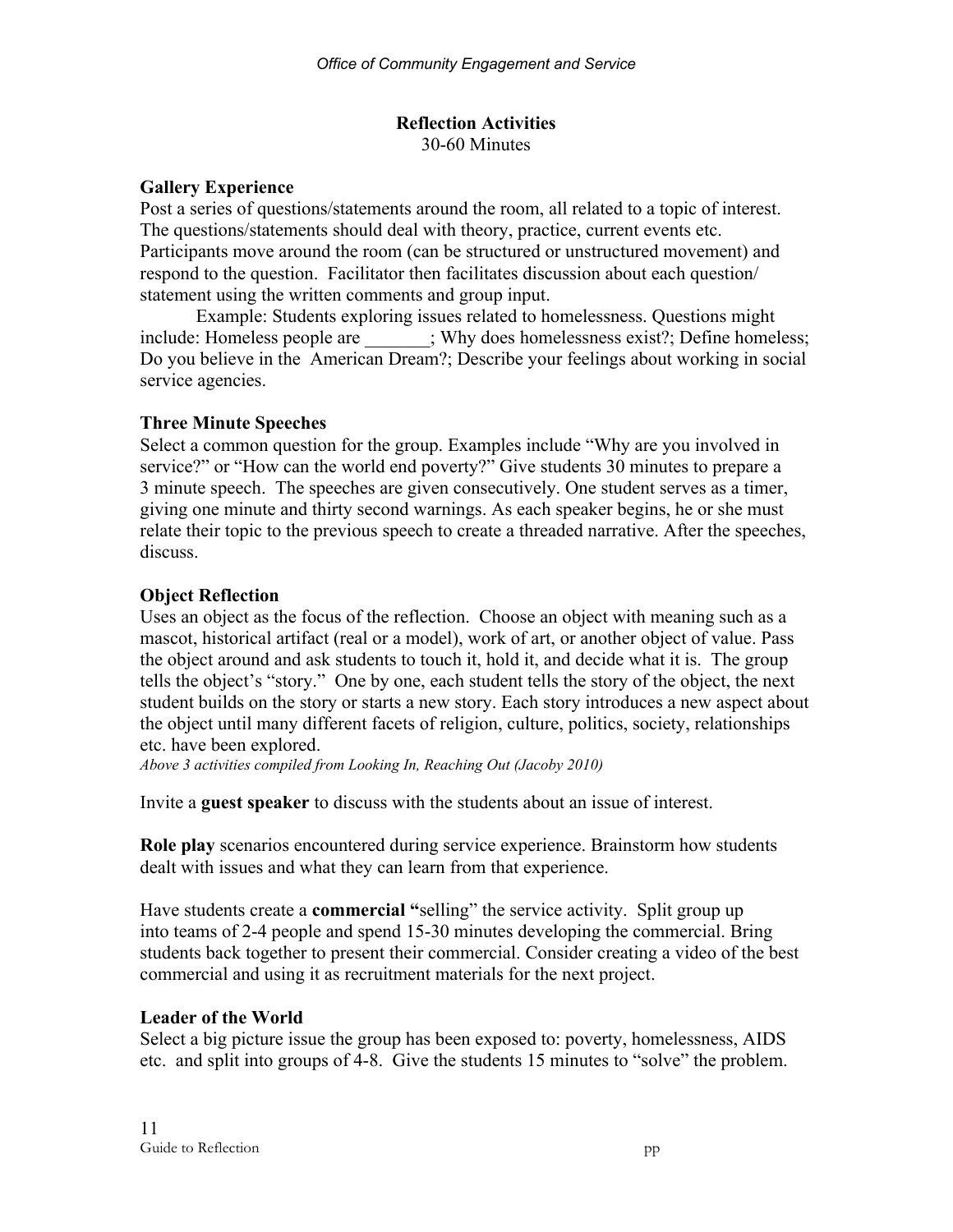How would they end homelessness or world poverty? Would they start locally or globally? Have them present their solution to the group. Compare ideas.

#### **Deconstructing Stereotypes**

Select a stereotype or prejudice about a specific population (race, disability, class status, education etc.). Explore how the population is represented in popular media – TV shows, news broadcasts, newspapers, magazines, web forums, blogs, You Tube. After you have spent time intentionally engaging with the images in popular media that connect with the population, respond to the following questions. How do these images represent stereotypes? Are they positive or negative stereotypes? How are these stereotypes challenged in the media? How do these images connect with your personal experiences with this population? *(Adapted from Learning Through Serving)*

### **Connecting Academic Knowledge and Service Experience**

Use Kolb's Model of Experiential Learning to reflect on the following. *Concrete Experience:* Think about a situation from your current service project or service-learning involving other people from your community partnership. Describe an interaction between yourself and that person. Include what you observed, what was said, and any nonverbal behaviors you witnessed. Try to be as unbiased as possible. *Reflective Observation*: How did you feel about the interaction with that person? Was it how you expected it to go? What do you think the other person expected? Reflect upon the assumptions you brought with you about that person. What assumptions did that person have about you? *Abstract Conceptualization*: Using knowledge from your college courses, how would you explain the nature of this community's partnership? What concepts or theoretical models might explain the outcomes of this interaction as well as underlying processes? What influences do culture and power have on this interaction? *Active Experimentation*: How have your plans for relating to future community partners changed as the result of your service experience? Has the experience changed your understanding of service? What would you do differently next time? *(Adapted from Learning Through Serving)*

#### **Who's to Blame?**

Brainstorm a written list of everyone and everything to blame for the issues addressed by your community partner. Consider local, county, city, state, national, global sources. Find categories or patterns in the list – how can you create categories based on economics, politics, or geography? Ask some critical inquiry questions (see Critical Thinking). What can you identify as strategic or key areas for creating change? If you had to create a plan to create change, what would it be?

*(Adapted from Learning Through Serving)*

## **Being the Change**

- 1. Describe one change you would like to see in the world?
- 2. How would this change benefit you? Others? The world? What would it cost you?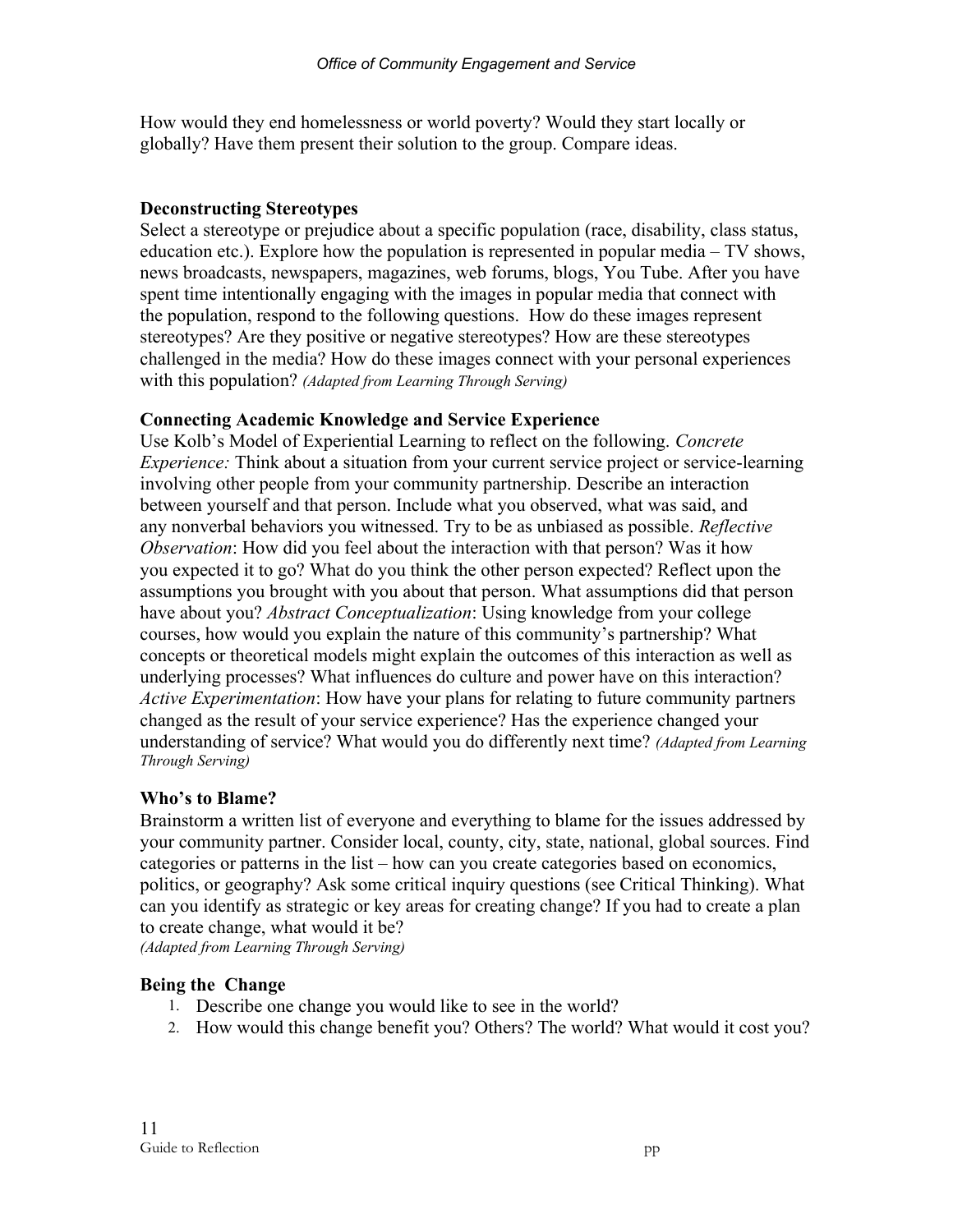- 3. How has this service learning experience prepared you to work for this change? What skills have you developed that will help you be a change agent? What skills do you want to develop?
- 4. What could you be doing right now to work for this change?
- 5. *(Adapted from Learning Through Serving)*

## **Active Reflection Activities**

### **Did you know?**

Stand in a circle. One student is in the middle. He/she relates one thing she knows that is related to community service. For example, did you know that elderly people love to talk? Students who have completed the item named run across the circle and trade places. The person who doesn't find a new spot is in the middle.

## **Spelling**

Group students into 3-4 people/group. Say a word out loud. Each group must then make the word using every person and only their body parts. Discuss how each group worked together. Or use words related to service and discuss what the words mean to the groups.

**Disabilities Hike** (note: use caution and common sense in this activity for safety) Find an area where students can take a walk or hike (urban or rural area), make sure it is safe. Assign students randomly to start the hike with disabilities – blindness, deaf, sprained ankle etc. The group must work together to ensure that every member makes it to the end of the walk/hike. Can add more disabilities throughout the hike. Be creative with disabilities, e.g. dyslexia. Discuss how students with disabilities felt, how they were treated and how non-disabilities people felt working with them.

## **Labels**

Place a label on each person's back designating them with a condition or experience. Students do not know what label they have been given. Students mingle for 5 minutes and treat each other according to their label. Discuss how students felt. Labels might include disabilities; experiences: death in the family, just fired, homeless, etc.

#### **Sound and Movement**

Go around the circle and each person has to make a sound and movement related to the question posed. For example, the question could be simple: what's your name? Related to service: how do you feel today? Or issues: How do you see poverty?

#### **Would you rather?**

All students stand. The facilitator creates 10 questions, each with a choice. For example, would you rather be a hammer or a nail? He/she points to one side as hammer and the other side as nail. Students must walk to the side they identify with. Other questions: homeless or paralyzed? sun or moon? student or faculty?

## **Name a Song**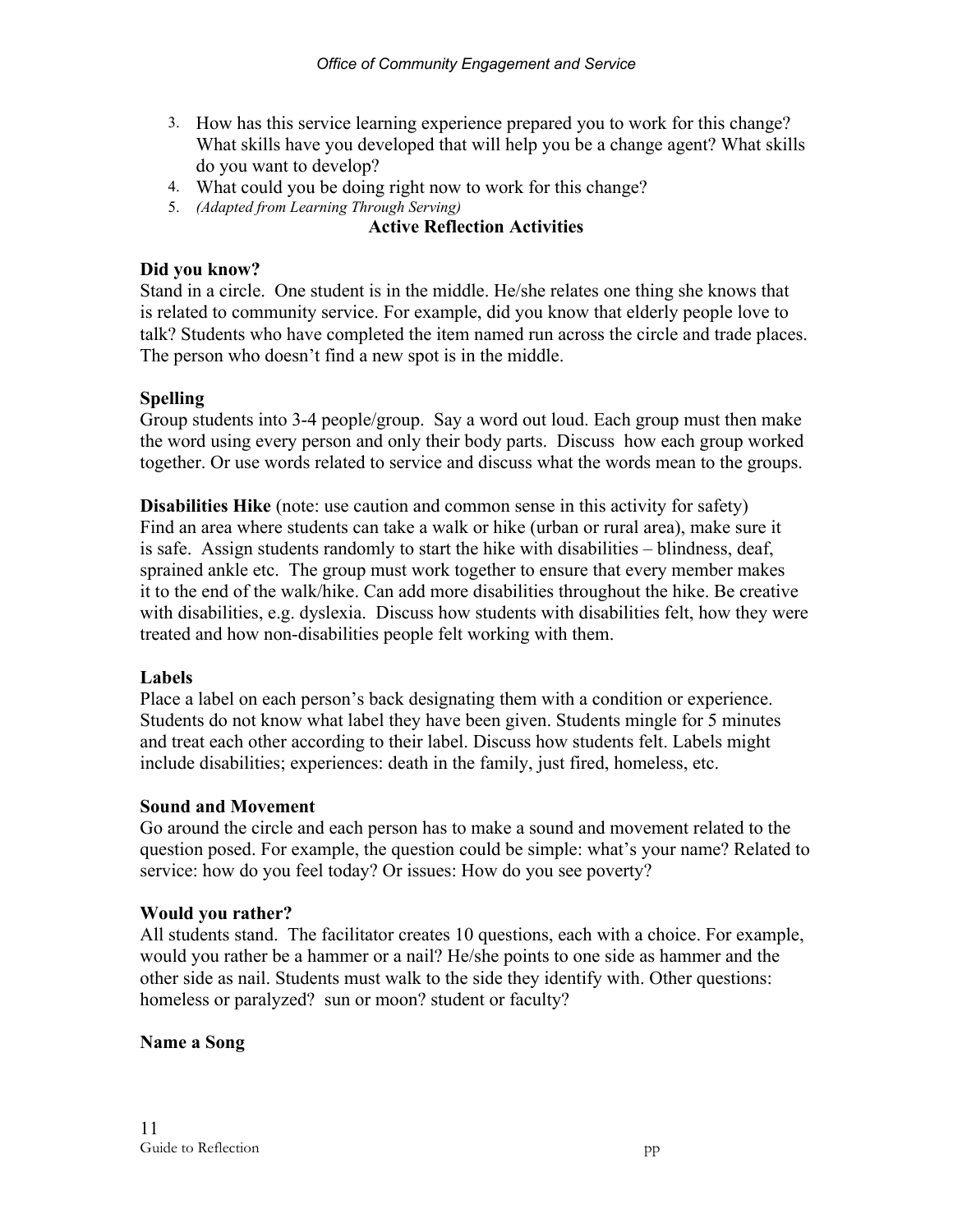Split into groups of 3-4 people. Facilitator says a word (respect, dignity, life, love etc.) and the team must come up with a song that has that word and sing at least 5 words of the song. Each team takes a turn until no more songs can be remembered. Discuss how popular culture treats these topics.

# **Reflection or Journal Questions**

- What is a global citizen?
- What specific knowledge or skills have you learned in your courses that you can apply to this community site?
- How might you be able to use your academic major and its associated knowledge base to address community issues?
- What community issues concern you the most?
- Choose a situation, describe the situation; connect course materials to the situation; how does the combination of class materials and service experience relate to your personal life?
- What is service? What is the difference between service and volunteering?
- Has your definition of service changed? Why? Should everyone do service?
- What communities/identity groups are you a member of? How might this be related with your commitment to service?
- Have you ever felt hopelessness, despair, discouragement or burnout related to your service? How have you dealt with this? How can reflection help?
- What are some of the problems facing the world today? how does your service connect or address these issues?
- Identify a person, group, or community that you got to know this year, who is significantly "other" for you. What are the needs or challenges facing them that particularly got to you? What is one way in which you've allowed yourself to be changed as a result of knowing these folks?
- What community need, work challenge, or public issue have you given the most deliberate, critical, analytical thought to this year? What are some factors and facts you looked at, data you considered? Who or what resources did you consult?
- Over the next two years, what's one issue or challenge you would like to be a more respected authority on? How will this be a challenge for you?
- Dedicating ourselves to service rather than selfishness or our own comfort can be scary. We risk honestly getting to know others who are different, and come face to face, day after day, with pain, abuse, hatred, violence. What are two fears or inner worries you have, that somehow keep you from being the person of service you hope to become? What is something in your life that brings you courage, that gives you hope?
- What is one way in which you expect the community you are serving to nourish, nurture, or satisfy you? What are two ways you will take responsibility for that community?
- Summarize the most important things you will take with you from the experience.